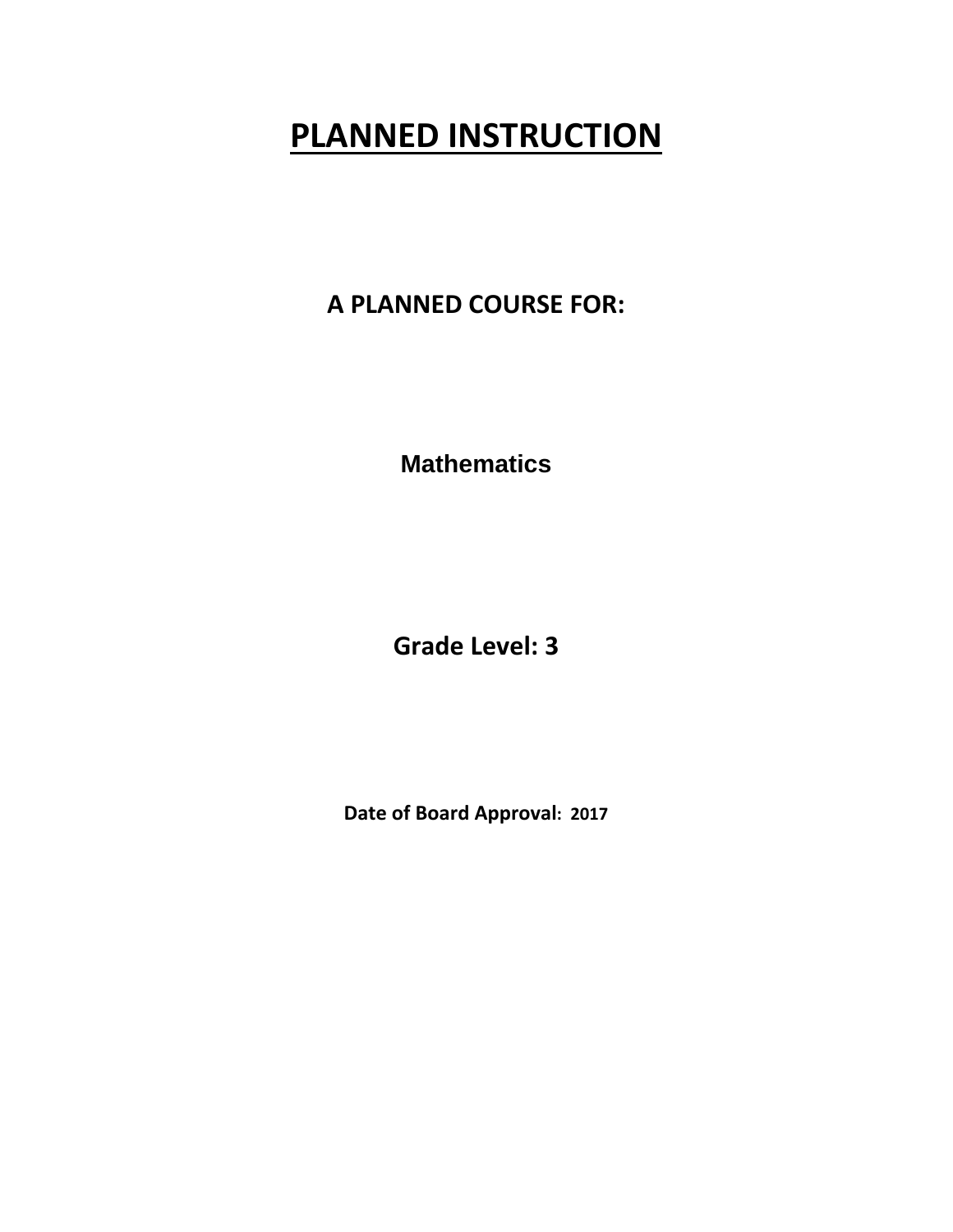## **Planned Instruction**

## **Title of Planned Instruction: Grade 3 Mathematics**

**Subject Area: Mathematics Grade(s): 3**

### **Course Description:**

Students will develop an understanding of multiplication and division and strategies for multiplication and division within 100. Students will develop an understanding of fractions, especially unit fractions. Students will develop an understanding of the structure of rectangular arrays and of area. Students will describe and analyze two dimensional shapes. Students will make sense of problems and persevere in solving them. They will reason abstractly and quantitatively. Students will construct viable arguments and will critique the reasoning of others. Students will model with mathematics and use appropriate tools strategically. They will attend to precision and students will look for and make use of structure. The students will look for and express regularity in repeated reasoning.

**Time/Credit for the Course: Full Course‐ 90 minutes a day/5 days a week** 

**Curriculum Writing Committee:** 

**Patricia McIntyre**

**Gwen Williams**

**Diana Kudrich**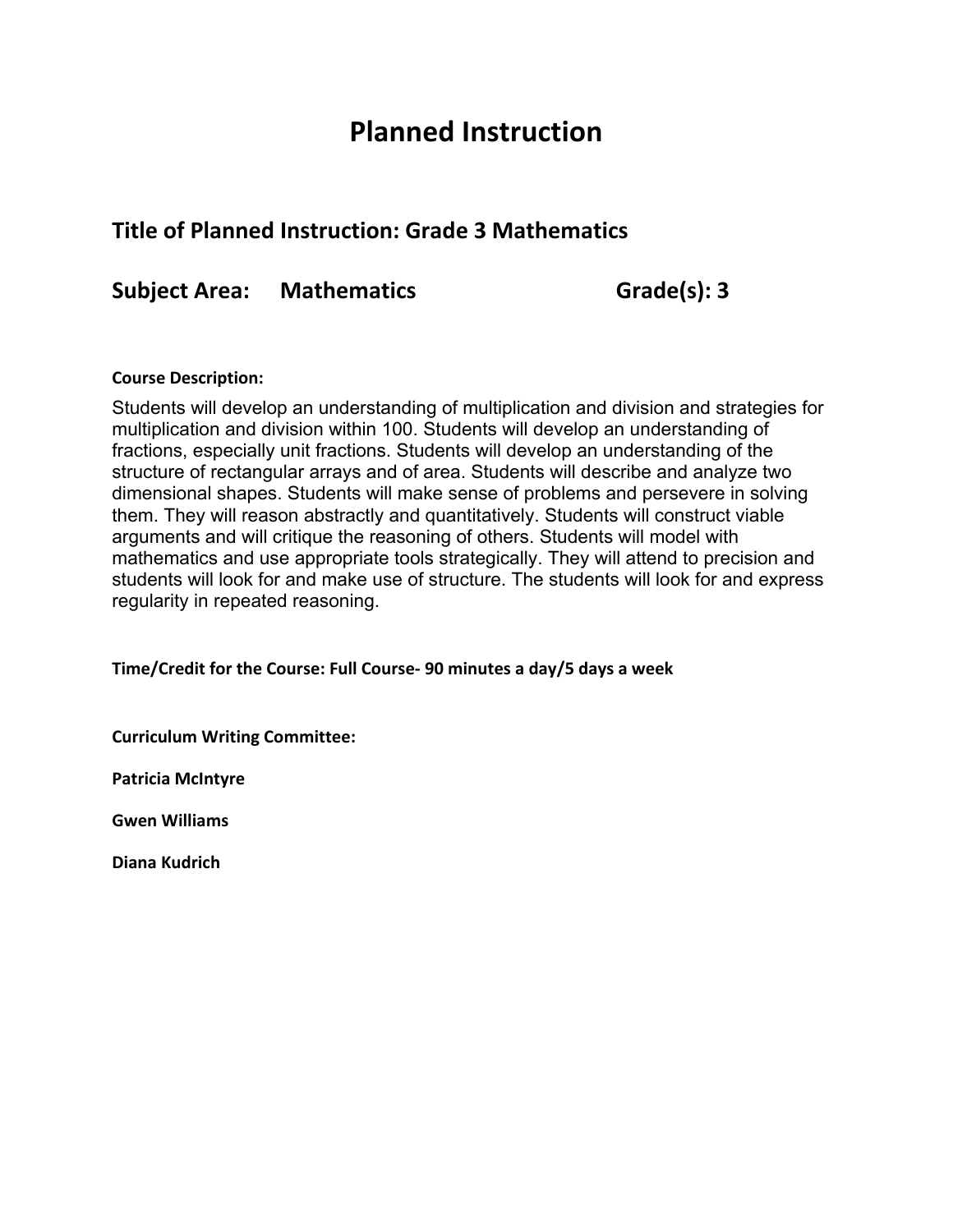## **Curriculum Map**

## **1. Marking Period One**

Multiplication with factors 2‐10 (20 days) Addition and Subtraction within 1000 (10 days) Perimeter (3 days) Money‐ GAP Lessons (8 days) Ordering numbers (2 days) Classroom Diagnostic Testing (CDT) (2 days)

## **2. Marking Period Two**

Division with multiples of tens/using models (12 days) Division of factors 1‐10/ using models (12 days) Area (7 days) Two‐Dimensional Shapes (14 days)

## **3. Marking Period Three**

Fractions/Comparing fractions (14 days) Time, Length, Liquid and Mass (14 days) Representing and Interpreting Data and Using different displays of data (10 days) Two‐Step problems (5 days) Classroom Diagnostic Testing (CDT) (2 days)

## **4. Marking Period Four‐**

Getting Ready for Fourth Grade: Numbers to Ten Thousand (5 days) Read and Write Numbers to Ten Thousand (5 days) Relative Size on a Number Line (7 days) Compare 3 ‐and 4‐ Digit Numbers (7 days) Use Multiplication Patterns (6 days) Model Division with Remainders (6 days) Model Tenths and Hundredths (6 days) PSSA's (3 days)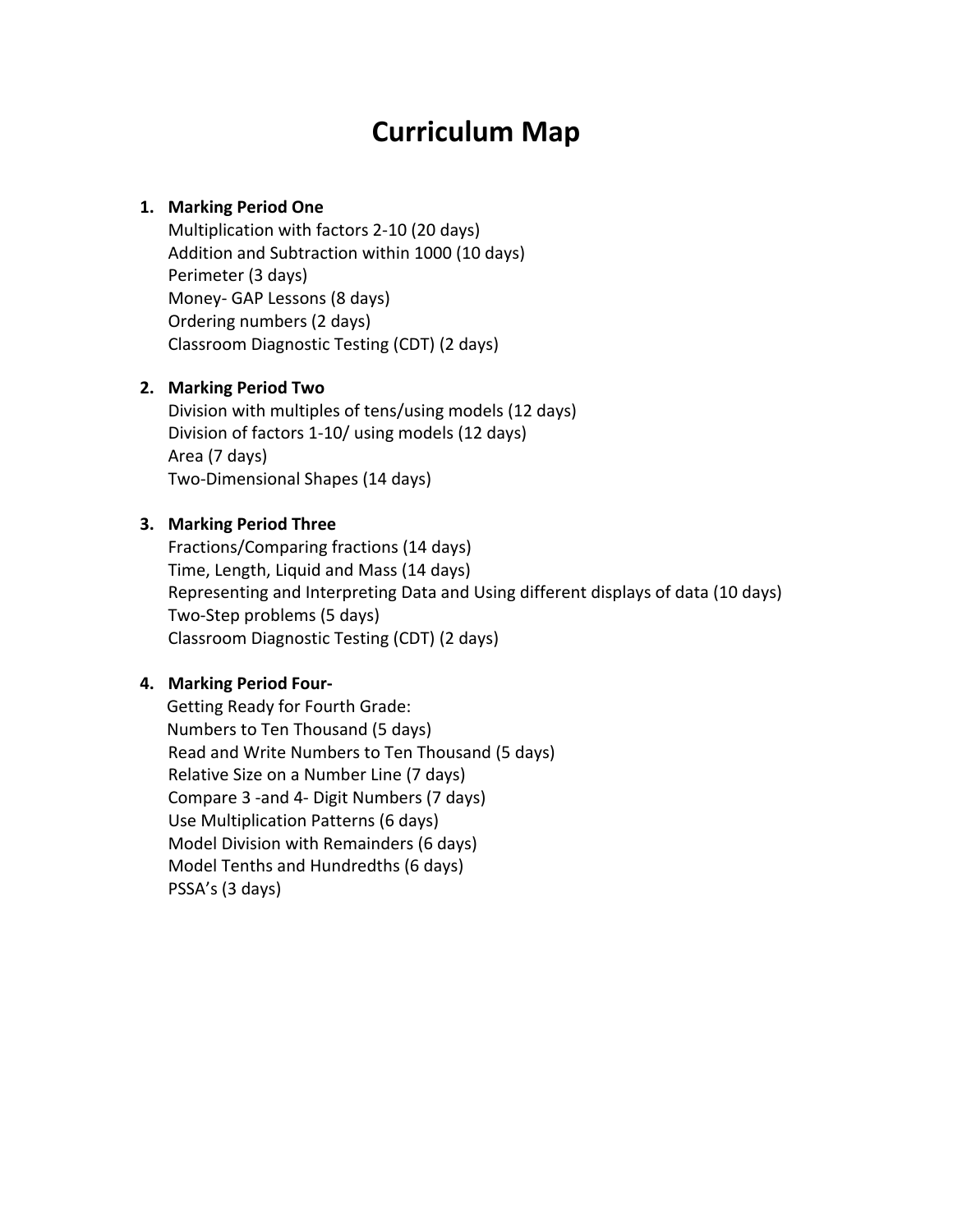## **Curriculum Plan**

## **Mathematical Standard Areas:**

Operations and Algebraic Thinking Numbers and Operations in Base Ten Measurement and Data

**Standards Addressed:** CC.2.2.3.A.1, CC.2.2.3.A.2, CC.2.2.3.A.3, CC.2.2.3.A.4, CC.2.1.3.B.1, CC.2.4.3.A.6, CC.2.4.3.A.3, CC2.4.3.A.6,

Link to Standards in SAS http://static.pdesas.org/content/documents/PA%20Core%20Standards%20Mathematics%20Pr eK‐12%20March%202014.pdf

### **Goals:**

The students will be able to apply place value strategies to solve problems.

The students will be able to find and use the perimeters of plane figures.

The students will be able to count, compare, and make change using a collection of coins and one dollar bills.

The students will be able to use properties to simplify and solve multiplication problems.

## **Objectives:**

- Round two- and three-digit whole numbers to the nearest ten or hundred, respectively. DOK<sub>1</sub>
- Add two- and three-digit whole numbers (limit sums from 100 through 1,000) and/or subtract two- and three-digit numbers from three-digit whole numbers. DOK1
- Multiply one-digit whole numbers by two-digit multiples of 10 (from 10 through 90). DOK<sub>1</sub>
- Order a set of whole numbers from least to greatest or greatest to least (up through 9,999, and limit sets to no more than four numbers). DOK2
- Solve real-world and mathematical problems involving perimeters of polygons, including finding the perimeter given the side lengths, finding an unknown side length, exhibiting rectangles with the same perimeter and different areas, and exhibiting rectangles with the same area and different perimeters. Use the same units throughout the problem. DOK 2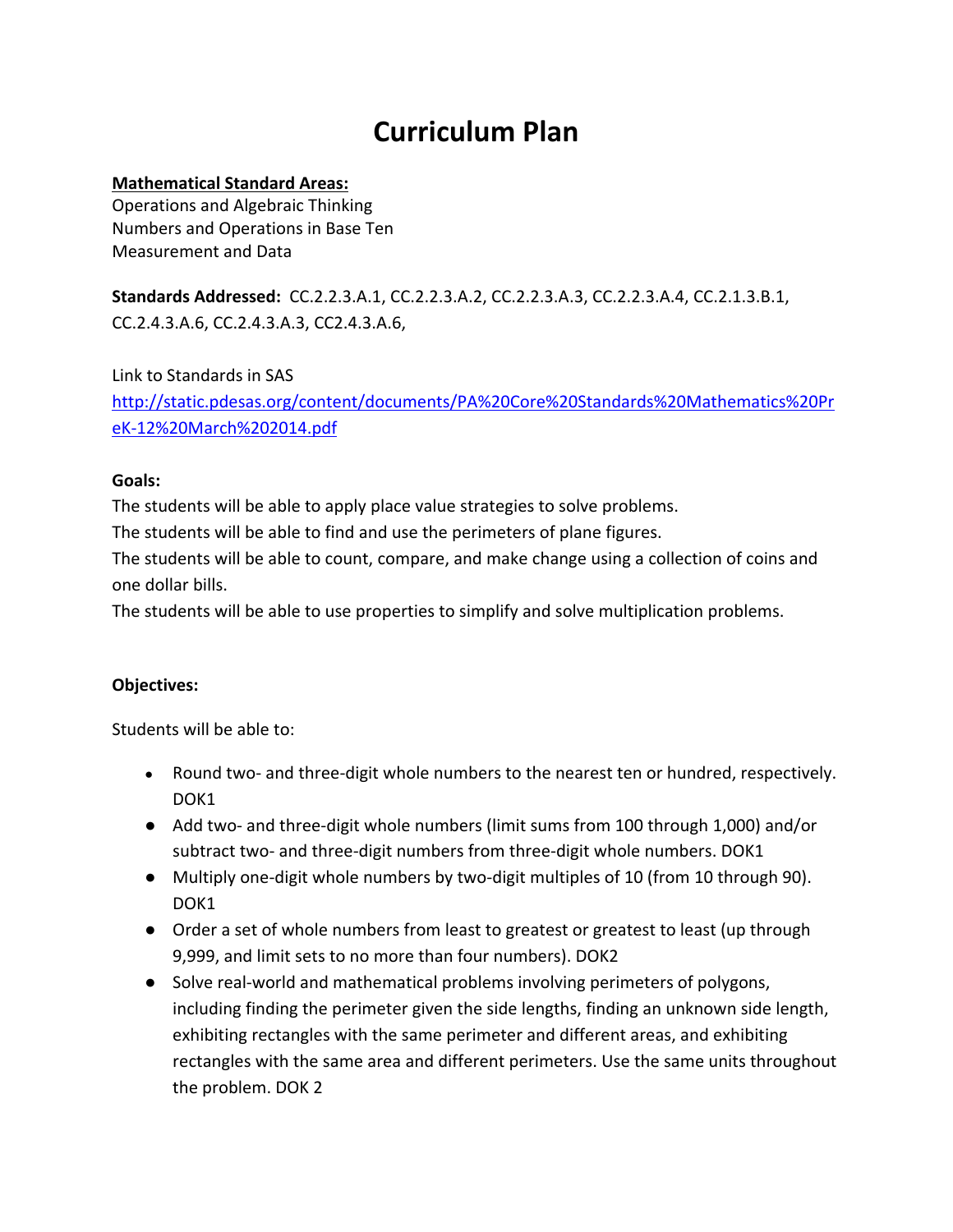- Compare total values of combinations of coins (penny, nickel, dime, and quarter) and/or dollar bills less than \$5.00. DOK2
- Make change for an amount up to \$5.00 with no more than \$2.00 change given (penny, nickel, dime, quarter, and dollar). DOK1
- Round amounts of money to the nearest dollar. DOK1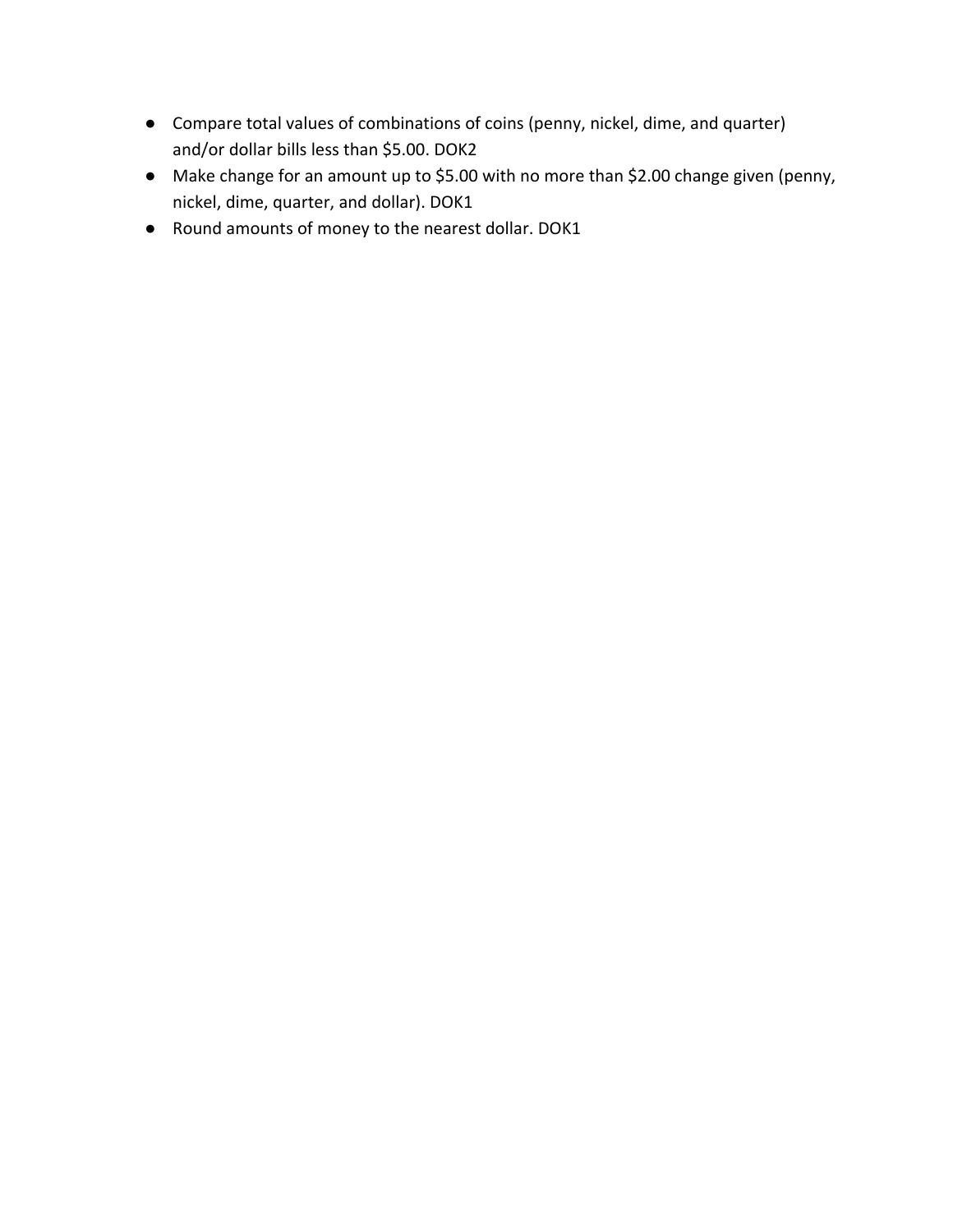## **Mathematical Standard Areas:**

Operations and Algebraic thinking Measurement and Data Geometry

**Standards Addressed:** CC.2.2.3.A.1, CC.2.2.3.A.2, CC.2.2.3.A.3, CC.2.2.3.A.4, CC.2.1.3.B.1, CC.2.3.3.A.1, CC.2.3.3.A.2, CC.2.4.3.A.3, CC2.4.3.A.5, CC2.4.3.A.6,

Link to Standards in SAS

http://static.pdesas.org/content/documents/PA%20Core%20Standards%20Mathematics%20Pr eK‐12%20March%202014.pdf

### **Goals:**

The students will be able to find the area of plane figures.

The students will be able to understand various meanings of multiplication and division. The students will be able to solve mathematical and real word problems using multiplication and division, including determining the missing number in a multiplication and or division equation.

The students will be able to relate division to a missing number multiplication equation. The students will be able to analysis characteristics of polygons.

## **Objectives:**

- $\bullet$  Interpret and/or describe products of whole numbers (up to and including  $10 \times 10$ ). Example 1: Interpret 35 as the total number of objects in 5 groups, each containing 7 objects. Example 2: Describe a context in which a total number of objects can be expressed as 5 × 7. DOK2
- Interpret and/or describe whole-number quotients of whole numbers (limit dividends through 50 and limit divisors and quotients through 10). Example 1: Interpret 48  $\div$  8 as the number of objects in each share when 48 objects are partitioned equally into 8 shares, or as a number of shares when 48 objects are partitioned into equal shares of 8 objects each. Example 2: Describe a context in which a number of shares or a number of groups can be expressed as  $42 \div 8$ . DOK2
- Use multiplication (up to and including  $10 \times 10$ ) and/or division (limit dividends through 50 and limit divisors and quotients through 10) to solve word problems in situations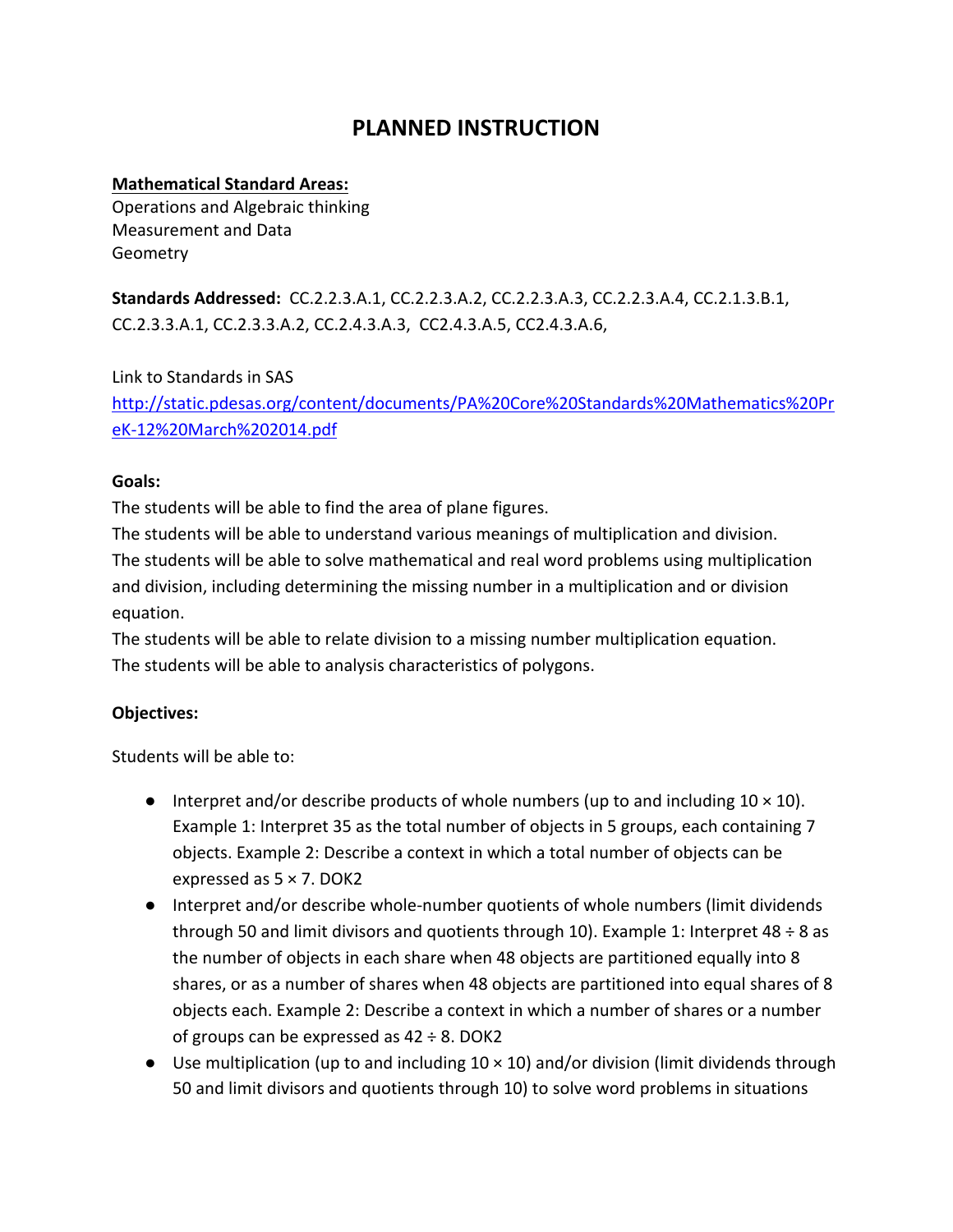involving equal groups, arrays, and/or measurement quantities. DOK2

- Determine the unknown whole number in a multiplication (up to and including  $10 \times 10$ ) or division (limit dividends through 50 and limit divisors and quotients through 10) equation relating three whole numbers. Example: Determine the unknown number that makes an equation true. DOK2
- Interpret and/or model division as a multiplication equation with an unknown factor. Example: Find  $32 \div 8$  by solving  $8 \times ? = 32$ . DOK2
- Explain that shapes in different categories may share attributes and that the shared attributes can define a larger category. Example 1: A rhombus and a rectangle are both quadrilaterals since they both have exactly four sides. Example 2: A triangle and a pentagon are both polygons since they are both multi‐sided plane figures. DOK3
- Recognize rhombi, rectangles, and squares as examples of quadrilaterals and/or draw examples of quadrilaterals that do not belong to any of these subcategories. DOK3
- Partition shapes into parts with equal areas. Express the area of each part as a unit fraction of the whole. Example 1: Partition a shape into 4 parts with equal areas. Example 2: Describe the area of each of 8 equal parts as 1/8 of the area of the shape. DOK<sub>2</sub>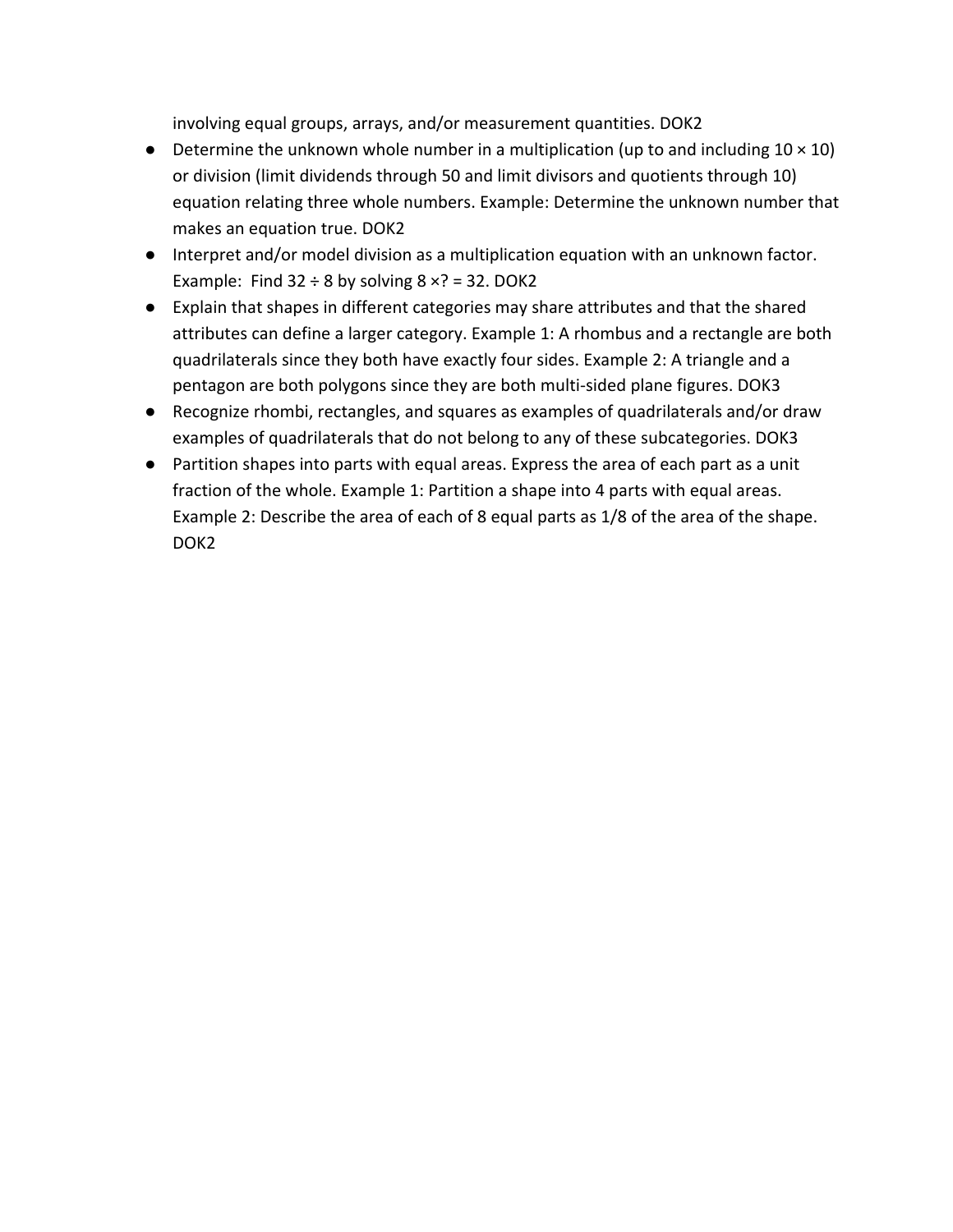## **Mathematical Standard Areas:**

Numbers and Operations‐Fractions Operations and Algebraic Thinking Measurement and Data

**Standards Addressed:** CC.2.1.3.C.1, CC.2.2.3.A.1, CC.2.2.3.A.2, CC.2.2.3.A.3, CC.2.2.3.A.4, CC.2.1.3.B.1, CC.2.3.3.A.1, CC.2.3.3.A.2, CC .2.4.3.A.1, CC.2.4.3.A.2, CC.2.4.3.A.3, CC.2.4.3.A.4, CC2.4.3.A.5, CC.2.4.3.A.6,

Link to Standards in SAS

http://static.pdesas.org/content/documents/PA%20Core%20Standards%20Mathematics%20Pr eK‐12%20March%202014.pdf

### **Goals:**

The students will be able to develop and apply number theory concepts to compare quantities and magnitudes of fractions and whole numbers.

The students will be able to use operations, patterns, and estimation strategies to solve problems

(may include word problems).

The students will be able to use the attributes of liquid volume, mass, and length of objects.

The students will be able to determine or calculate time and elapsed time.

The students will be able to organize, display, and answer questions based on data.

### **Objectives:**

- Demonstrate that when a whole or set is partitioned into y equal parts, the fraction  $1/\gamma$ represents 1 part of the whole and/or the fraction x/y represents x equal parts of the whole (limit denominators to 2, 3, 4, 6, and 8; limit numerators to whole numbers less than the denominator; and no simplification necessary). DOK3
- Represent fractions on a number line (limit denominators to 2, 3, 4, 6, and 8; limit numerators to whole numbers less than the denominator; and no simplification necessary). DOK2
- Recognize and generate simple equivalent fractions (limit the denominators to 1, 2, 3, 4, 6, and 8 and limit numerators to whole numbers less than the denominator). Example 1: 1/2 = 2/4 Example 2: 4/6 = ⅔. DOK3
- Express whole numbers as fractions, and/or generate fractions that are equivalent to whole numbers (limit denominators to 1, 2, 3, 4, 6, and 8). Example 1: Express 3 in the form  $3 = 3/1$ . Example 2: Recognize that  $6/1 = 6$ . DOK3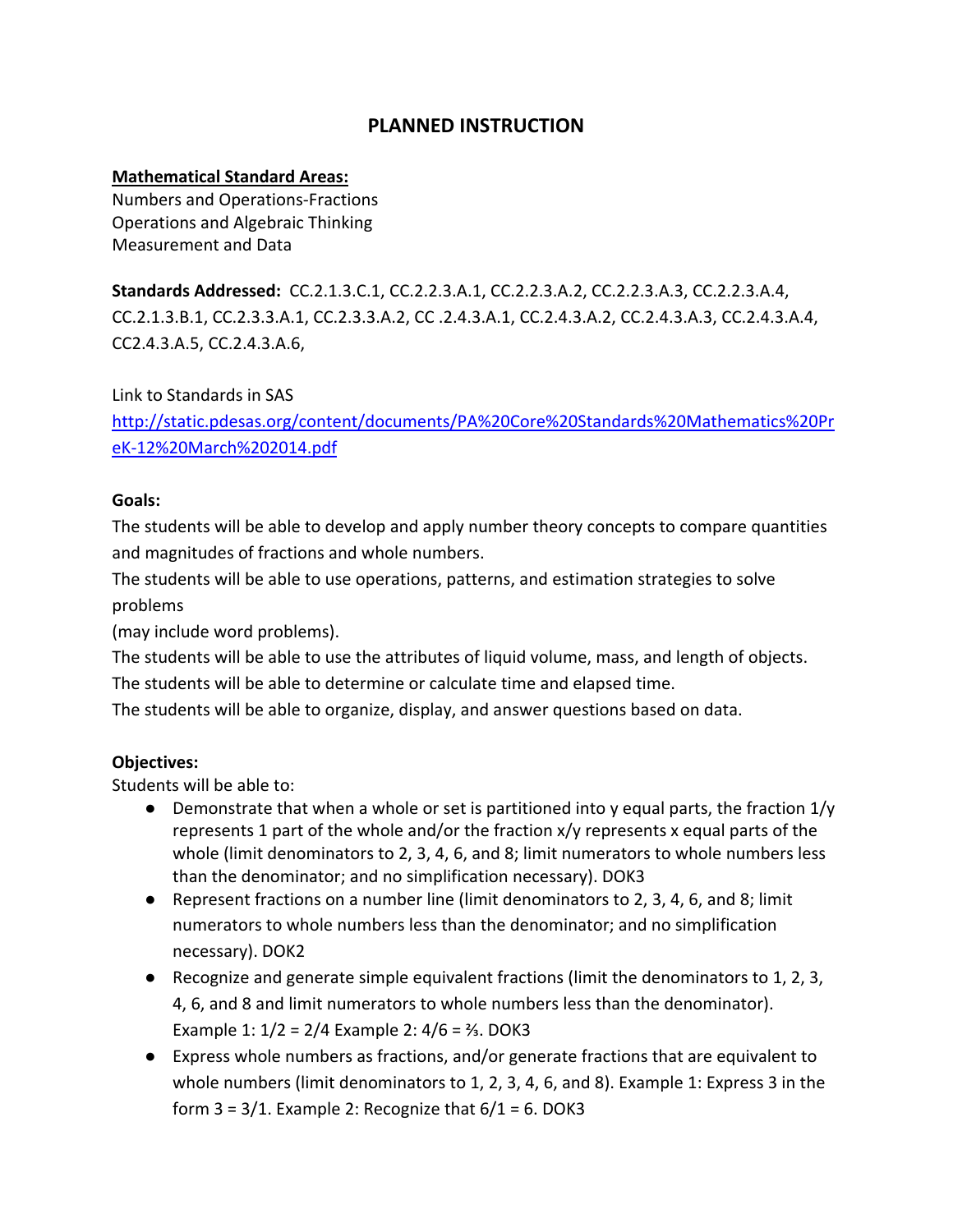- Compare two fractions with the same denominator (limit denominators to 1, 2, 3, 4, 6, and 8), using the symbols  $>$ ,  $=$ , or  $\lt$ , and/or justify the conclusions. DOK2
- Solve two-step word problems using the four operations (expressions are not explicitly stated). Limit to problems with whole numbers and having whole‐number answers. DOK2
- Represent two-step word problems using equations with a symbol standing for the unknown quantity. Limit to problems with whole numbers and having whole‐number answers. DOK3
- Assess the reasonableness of answers. Limit problems posed with whole numbers and having whole‐number answers. DOK3
- Solve two-step equations using order of operations (equation is explicitly stated with no grouping symbols). DOK2
- Identify arithmetic patterns (including patterns in the addition table or multiplication table) and/or explain them using properties of operations. Example 1: Observe that 4 times a number is always even. Example 2: Explain why 6 times a number can be decomposed into three equal addends. DOK2
- Create or match a story to a given combination of symbols  $(+, -, \times, \div, <)$ , and =) and numbers. M03.B-O.3.1.7 Identify the missing symbol  $(+, -, \times, \div, <, >)$ , and =) that makes a number sentence true. DOK3
- Complete a scaled pictograph and a scaled bar graph to represent a data set with several categories (scales limited to 1, 2, 5, and 10). DOK2
- Solve one- and two-step problems using information to interpret data presented in scaled pictographs and scaled bar graphs (scales limited to 1, 2, 5, and 10). Example 1: (One‐step) "Which category is the largest?" Example 2: (Two‐step) "How many more are in category A than in category B?" DOK2
- Generate measurement data by measuring lengths using rulers marked with halves and fourths of an inch. Display the data by making a line plot, where the horizontal scale is marked in appropriate units—whole numbers, halves, or quarters. DOK2
- Translate information from one type of display to another. Limit to pictographs, tally charts, bar graphs, and tables. Example: Convert a tally chart to a bar graph. DOK3
- Tell, show, and/or write time (analog) to the nearest minute. DOK2
- Calculate elapsed time to the minute in a given situation (total elapsed time limited to 60 minutes or less). DOK3
- Measure and estimate liquid volumes and masses of objects using standard units (cups [c], pints [pt], quarts [qt], gallons [gal], ounces [oz.], and pounds [lb.]) and metric units (liters [l], grams [g], and kilograms [kg]). DOK3
- Add, subtract, multiply, and divide to solve one step word problems involving masses or liquid volumes that are given in the same units. DOK2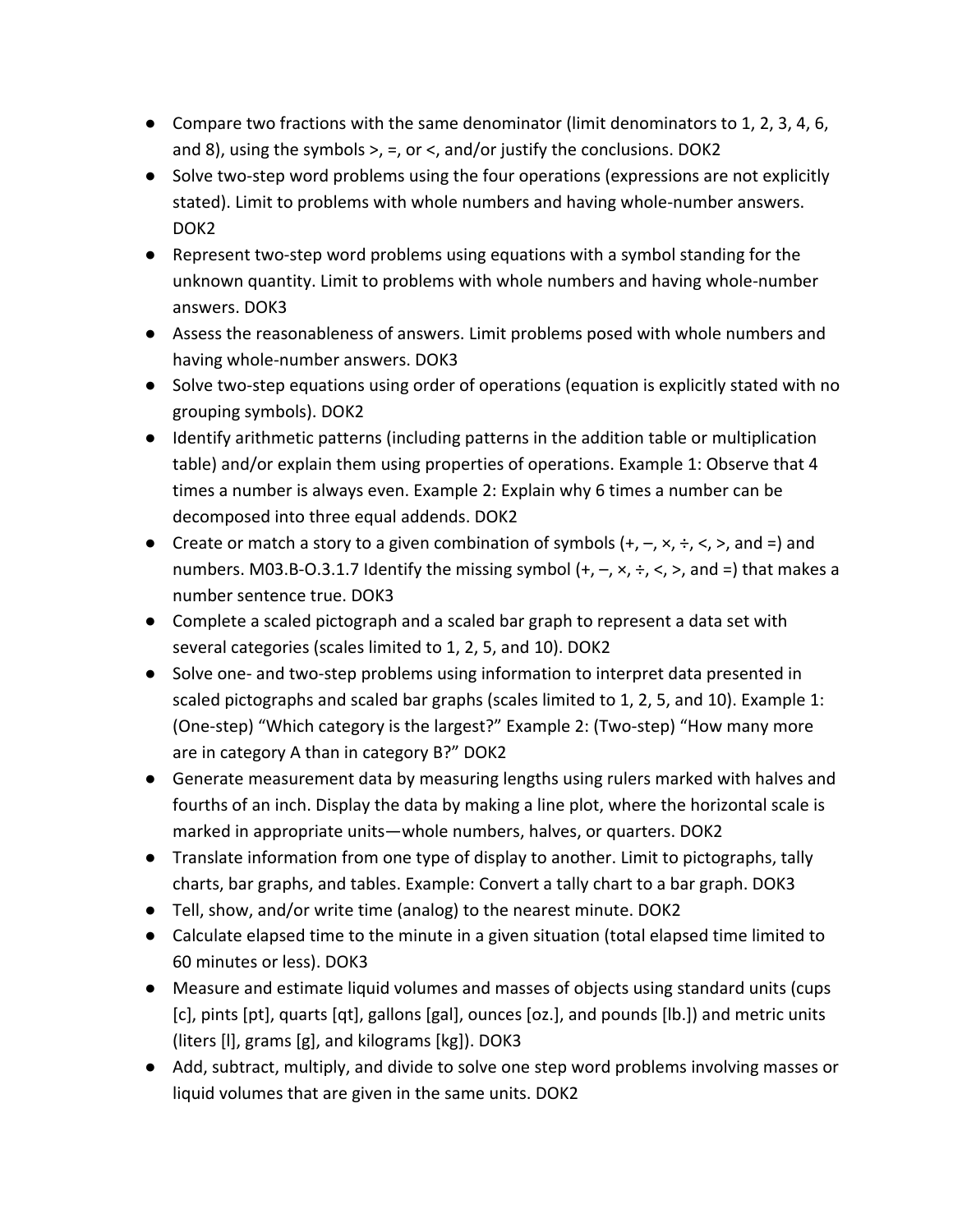- Use a ruler to measure lengths to the nearest quarter inch or centimeter. DOK1
- Demonstrate that when a whole or set is partitioned into y equal parts, the fraction 1/y represents 1 part of the whole and/or the fraction x/y represents x equal parts of the whole (limit denominators to 2, 3, 4, 6, and 8; limit numerators to whole numbers less than the denominator; and no simplification necessary). DOK2
- Recognize and generate simple equivalent fractions (limit the denominators to 1, 2, 3, 4, 6, and 8 and limit numerators to whole numbers less than the denominator). Example 1: 1/2 = 2/4 Example 2: 4/6 = ⅔. DOK2
- Express whole numbers as fractions, and/or generate fractions that are equivalent to whole numbers (limit denominators to 1, 2, 3, 4, 6, and 8). Example 1: Express 3 in the form  $3 = 3/1$ . Example 2: Recognize that  $6/1 = 6$ . DOK2
- Compare two fractions with the same denominator (limit denominators to 1, 2, 3, 4, 6, and 8), using the symbols  $>$ , =, or <, and/or justify the conclusions. DOK3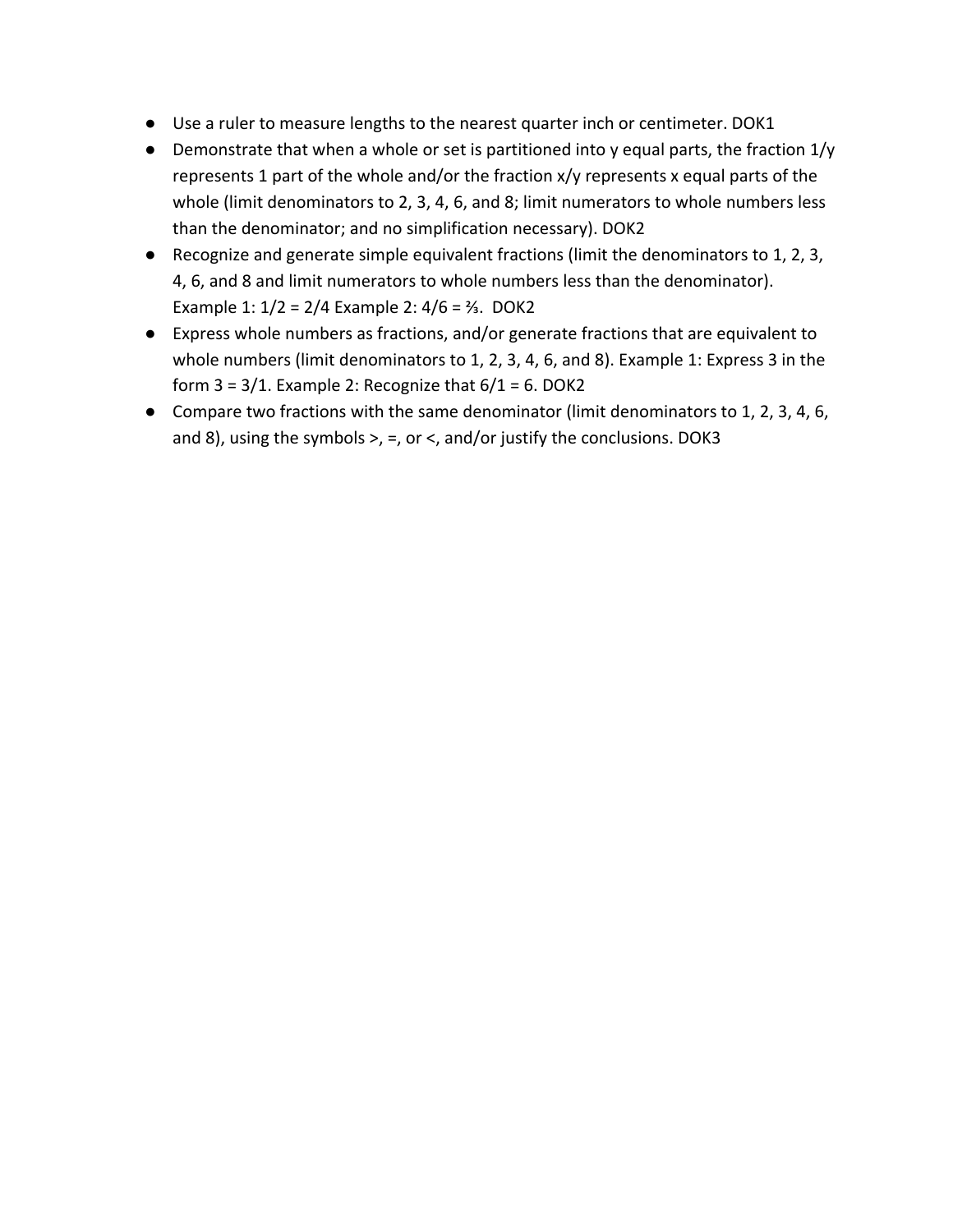## **Mathematical Standard Areas:**

Numbers and Operations in Base Ten (Numbers to ten thousand) Numbers and Operations in Base Ten (read and write numbers to ten thousands) Numbers and Operations in Base Ten (relative size on a number line) Numbers and Operations in Base Ten (compare three and four digit numbers) Operations and Algebraic Thinking (use multiplication patterns) Operations and Algebraic Thinking (model division with remainders) Numbers and Operations‐ Fractions (model tenths and hundredths)

## **Standards Addressed:** CC.2.1.4. B.1, CC.2.1.4. B.2, C C.2.1.4.C.3, CC.2.2.4. A.4

## Link to Standards in SAS:

http://static.pdesas.org/content/documents/PA%20Core%20Standards%20Mathematics%20Pr eK‐12%20March%202014.pdf

### **Goals:**

Apply place‐value and numeration concepts to compare, find equivalencies, and round.

Connect decimal notation to fractions, and compare decimal fractions (base 10 denominator, e.g., 19/100).

Recognize, describe, extend, create, and replicate a variety of patterns.

Use operations to solve problems.

## **Objectives:**

- Demonstrate an understanding that in a multi-digit whole number (through 1,000,000), a digit in one place represents ten times what it represents in the place to its right. DOK3
- Recognize that in the number 770, the 7 in the hundreds place is ten times the 7 in the tens place. DOK3
- Read and write whole numbers in expanded, standard, and word form through 1,000,000. Compare two multi‐digit numbers through 1,000,000 based on meanings of the digits in each place, using >, =, and < symbols. DOK2
- Generate a number or shape pattern that follows a given rule. Identify apparent features of the pattern that were not explicit in the rule itself. DOK3
- Divide up to four-digit dividends by one-digit divisors with answers written as wholenumber quotients and remainders. DOK2